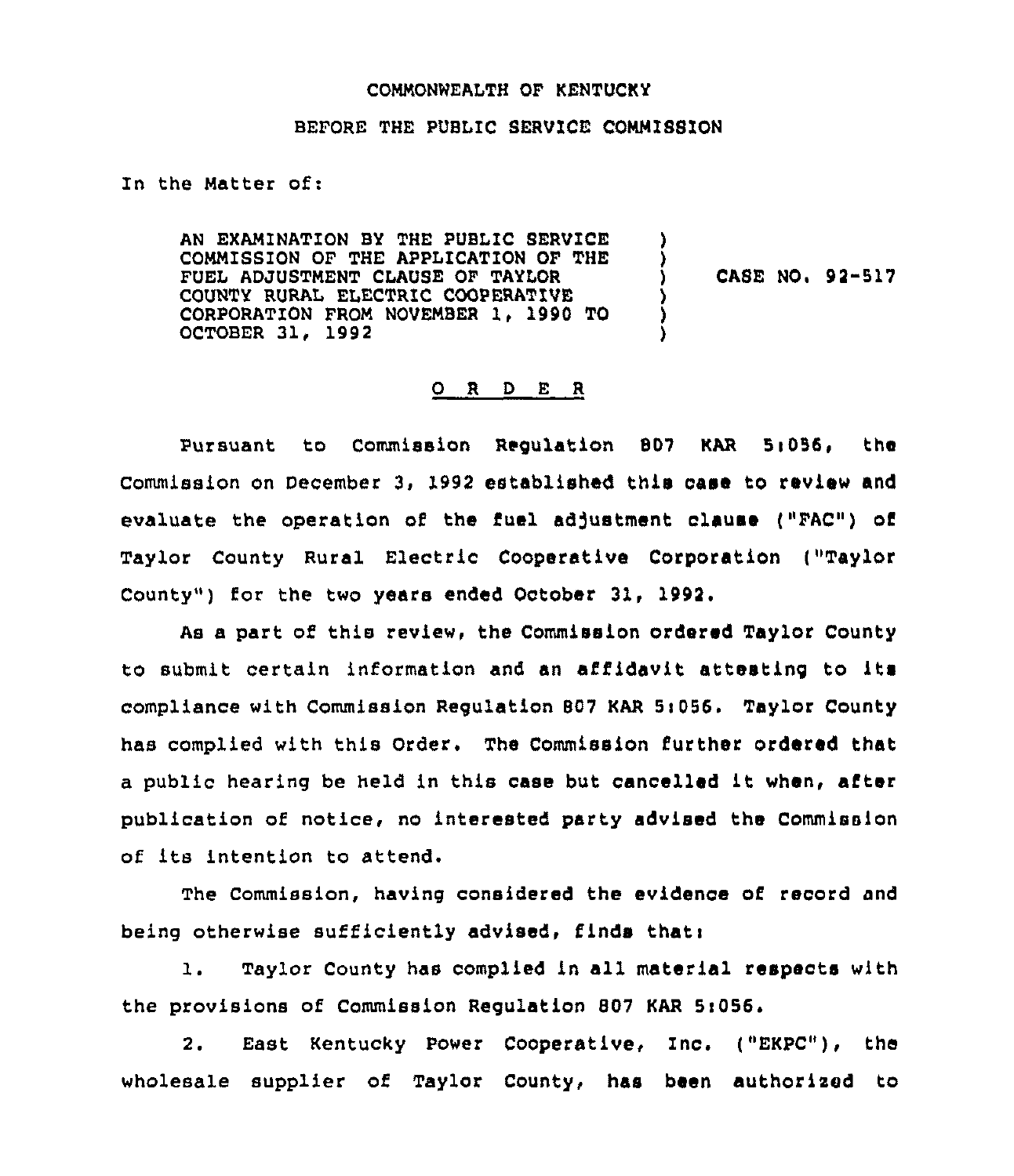transfer (roll-in) a 0.31 mills per Kwh decrease in its base fuel cost to its base rates.'.

Taylor County should be authorized to transfer {roll-in)  $3.$ <sup>a</sup> 0.33 mills per Kwh decrease in its base fuel costs to its base rates to reflect, as adjusted for line loss, the transfer of a 0.31 mills per Kwh decrease in EKPC's base rates and this can best be accomplished by a negative energy adder to each Kwh sold.

4. The rates and charges in Appendix A, attached hereto and incorporated herein, are fair, just, and reasonable, and reflect the transfer of fuel costs from the FAC to the base rate.

IT IS THEREFORE ORDERED that:

l. The charges and credits applied by Taylor County through the FAC for the period from November 1, 1990 to October 31, 1992 be and they hereby are approved.

2. Taylor County be and it hereby is authorized to transfer to base rates those fuel costs (as adjusted for line-loss) rolledin by EKPC from its FAC to its base rates.

3. The rates in Appendix <sup>A</sup> are approved for service rendered by Taylor County on and after Nay 1, 1993.

4. Within 30 days of the date of this Order, Taylor County shall file with the Commission revised tariff sheets setting out the rates approved herein.

 $\mathbf{Y}$ Case No. 92-491, An Examination by the Public Service Commission of the Application of the Fuel Adjustment Clause of East Kentucky Power Cooperative, Inc. From November 1, 1990 to October 31, 1992.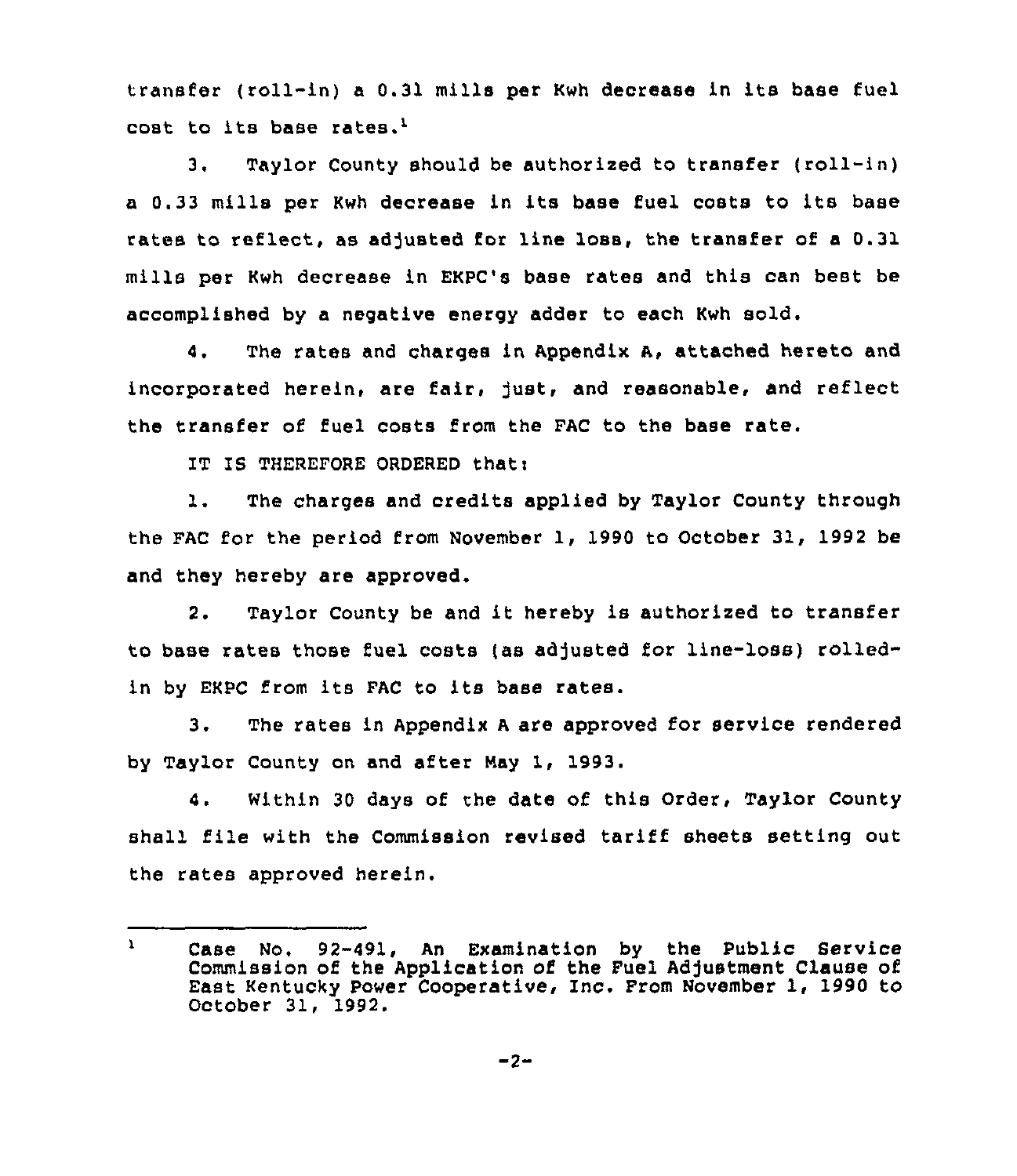Done at Frankfort, Kentucky, this 5th day of April, 1993.

PUBLIC SERVICE COMMISSION

Chairman<br>Vice Chairman

ccwlll1 Pal chentm. Da

ATTEST:

<u>:02</u>

Executive Director